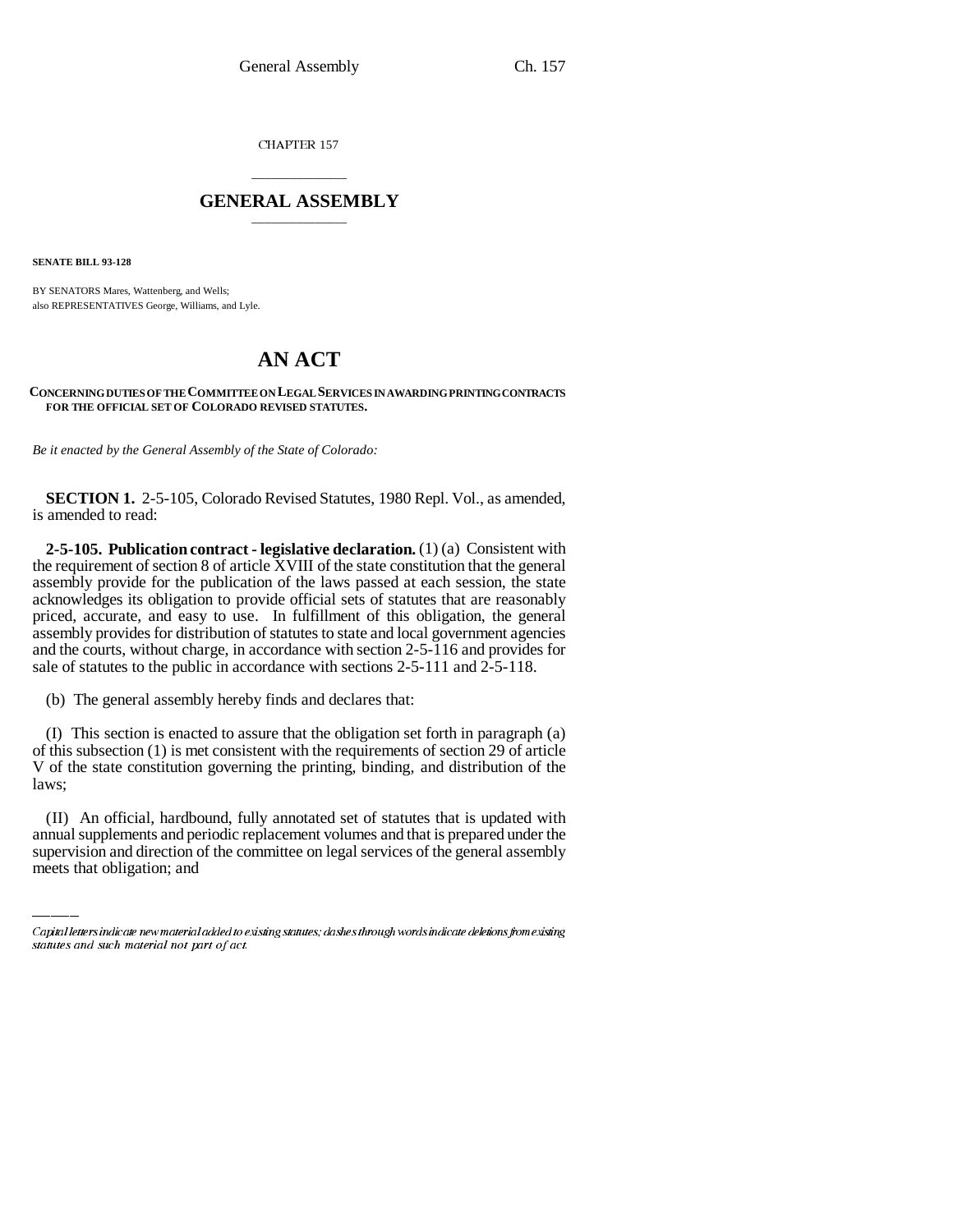(III) On and after December 1, 1992, annual supplements and replacement volumes to the official statutes shall be printed as a continuation of the original enactment of the Colorado Revised Statutes printed in accordance with the provisions of this article and the contract entered into pursuant to said article and shall continue to be printed in substantially the same format and printing specifications as said statutes.

(2) On and after December 1, 1992, the work of the printing, binding, and packaging of replacement volumes and cumulative supplements for and publications ancillary to Colorado Revised Statutes, originally entitled Colorado Revised Statutes 1973, and other similar operations precedent to the distribution thereof when published shall be performed pursuant to a contract or contracts bid and entered into in the manner directed by the committee on legal services in accordance with this section. Such contract or contracts shall be bid by employing standard bidding practices including, but not limited to, the use of requests for information, requests for proposals, or any other standard vendor selection practices determined by the committee to be best suited to selecting an appropriate printing contractor. The state purchasing director shall provide such technical advice and assistance regarding bidding procedures as deemed necessary by the committee.

(3) (a) It is the intent of the general assembly that the work of printing, binding, and packaging of replacement volumes and cumulative supplements for and publications ancillary to Colorado Revised Statutes be submitted to bid and any contract or contracts be awarded by the committee on legal services at least one year prior to the expiration of the current printing contract on December 31, 1992. SUBSEQUENT CONTRACTS FOR THE WORK OF PRINTING, BINDING, PACKAGING, AND DISTRIBUTION SHALL BE REBID AT THE DIRECTION OF THE COMMITTEE ON LEGAL SERVICES PRIOR TO THE EXPIRATION OF A CONTRACT OR, IF AN EXTENSION IS GRANTED, PRIOR TO THE EXPIRATION OF THE EXTENSION PERIOD. SUBSEQUENT CONTRACTS SHALL BE AWARDED AT LEAST SIX MONTHS PRIOR TO THE EXPIRATION OF A PRIOR CONTRACT OR EXTENSION PERIOD. THE COMMITTEE SHALL ASSURE THAT THE WORK IS REBID AT LEAST EVERY TEN YEARS. Such contract or contracts shall be awarded to the lowest responsible bidder or bidders and the determination thereof by the committee shall be final.

(b) The terms and conditions of any contract shall be determined by the committee on legal services, subject to the following:

(I) The term of any contract shall not exceed five years; however, the committee on legal services may extend the term of any such contract for one additional period of not more than five years if it finds that such an extension would be in the public interest; and

(II) Any contract shall contain adequate procedures to allow for verification of actual costs of printing.

(c) The methods and terms of sale of Colorado Revised Statutes to the public, including the public sale price, shall be included in the contract as an alternative provision as provided for in section 2-5-111.